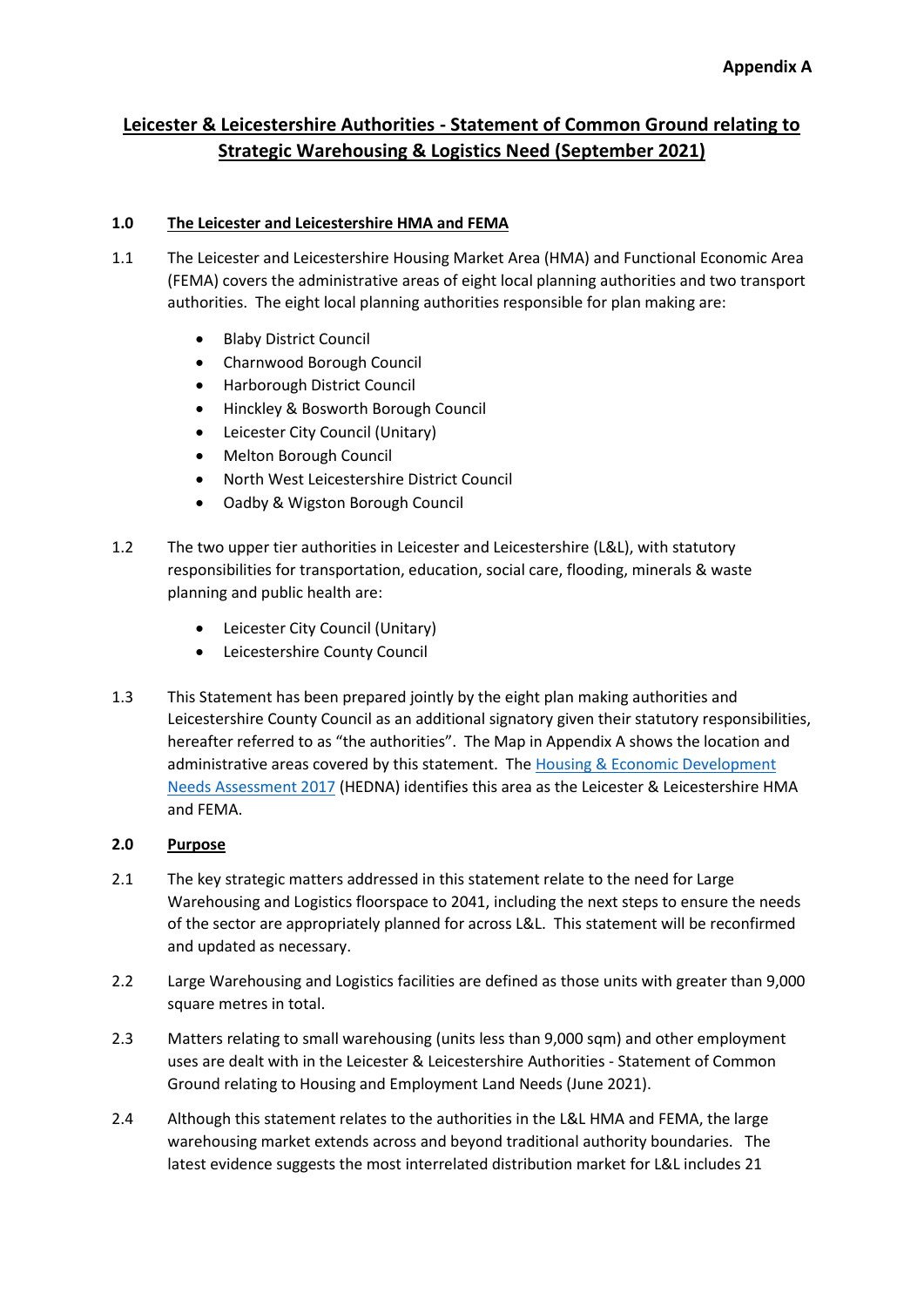authorities (Appendix B). The market for this sector operates at beyond the regional scale which makes it extremely challenging for the current local plan-led system to plan for the sector. Proposals are also often considered through the Nationally Significant Infrastructure Projects (NSIP) process which is separate to the Local Plan process.

### **3.0 Key Strategic Matters on which Authorities Agree**

#### L&L Warehousing & Logistics Need to 2041

3.1 The authorities agree the '[Warehousing and Logistics in Leicester and Leicestershire:](https://www.llstrategicgrowthplan.org.uk/wp-content/uploads/2021/09/Leicester-and-Leicestershire-Strategic-Distribution-Study-2021.pdf)  [Managing growth and change \(April 2021](https://www.llstrategicgrowthplan.org.uk/wp-content/uploads/2021/09/Leicester-and-Leicestershire-Strategic-Distribution-Study-2021.pdf))' ('the study') is the most up-to-date evidence on the needs of the sector across L&L. The authorities agree the need for Large Warehousing and Logistics (2020 - 2041), as found by the study, is as follows:

| <b>Rail-served Sites - for Planning</b>                            | 2026 | 2031 | 2036 | 2041  |
|--------------------------------------------------------------------|------|------|------|-------|
| Rail-served (43% of all new build reg.) (sq.m 000's)               | 237  | 434  | 632  | 829   |
| Margin for flexibility (43% of 5-year completions)<br>(sq.m.000's) | 79   | 145  | 211  | 277   |
| Total requirement (sq.m 000's)                                     | 316  | 579  | 842  | 1,106 |

*Table 1: Rail served sites – Forecast Demand 2020 – 2041*

*Table 2: Non-Rail (Road) – Forecast Demand 2020 - 2041*

| Non rail-served Sites for Planning                                | 2026 | 2031 | 2036  | 2041  |
|-------------------------------------------------------------------|------|------|-------|-------|
| Non rail-served (57% of all new build reg.) (sg.m. '000s)         | 314  | 576  | 837   | 1.099 |
| Margin for flexibility (57% of 5-year completion) (sq.m.<br>'000s | 1045 | 192  | 279   | 367   |
| Total requirement (sq.m. '000s)                                   | 419  | 768  | 1.117 | 1.466 |

- 3.2 The study recommends that L&L need to provide for 2,570,000 sqm of additional floorspace between 2020 and 2041. Based on 43% of future need at rail served sites, 1,106,000 sqm is needed on rail served sites and 1,466,000 sqm at non-rail served sites.
- 3.3 The study has a base date of  $1<sup>st</sup>$  April 2020. Taking into account the supply at that time (land with planning permission, allocations and vacant units) there was a shortfall of 768,000 sqm (307 ha<sup>1</sup>) at rail served sites and 392,000 sqm (112 ha<sup>1</sup>) at non-rail served sites which should be planned for to 2041.
- 3.4 Appendix C updates the supply position as at  $1<sup>st</sup>$  April 2021. At this date there is a supply of 387,125 sqm at rail served sites and 1,131,014 sqm at non-rail served sites. This leaves a shortfall of 718,875 sqm (288 ha<sup>1</sup>) at rail served sites and 334,986 sqm (96 ha<sup>1</sup>) at non-rail served sites which should be planned for to 2041. Since  $1<sup>st</sup>$  April 2021 North West Leicestershire District Council has resolved to approve (subject to Section 106) an outline application for 78,967sqm of storage and distribution (Use Class B8) on land at Netherfields Lane, Sawley. The Illustrative masterplan shows 33,675 sqm of strategic warehouses (and 32,051 sqm non-strategic units). Taking this into account, would leave a shortfall of 301,293 sqm at non-rail served sites to 2041.

<sup>1</sup> Hectares figures are indicative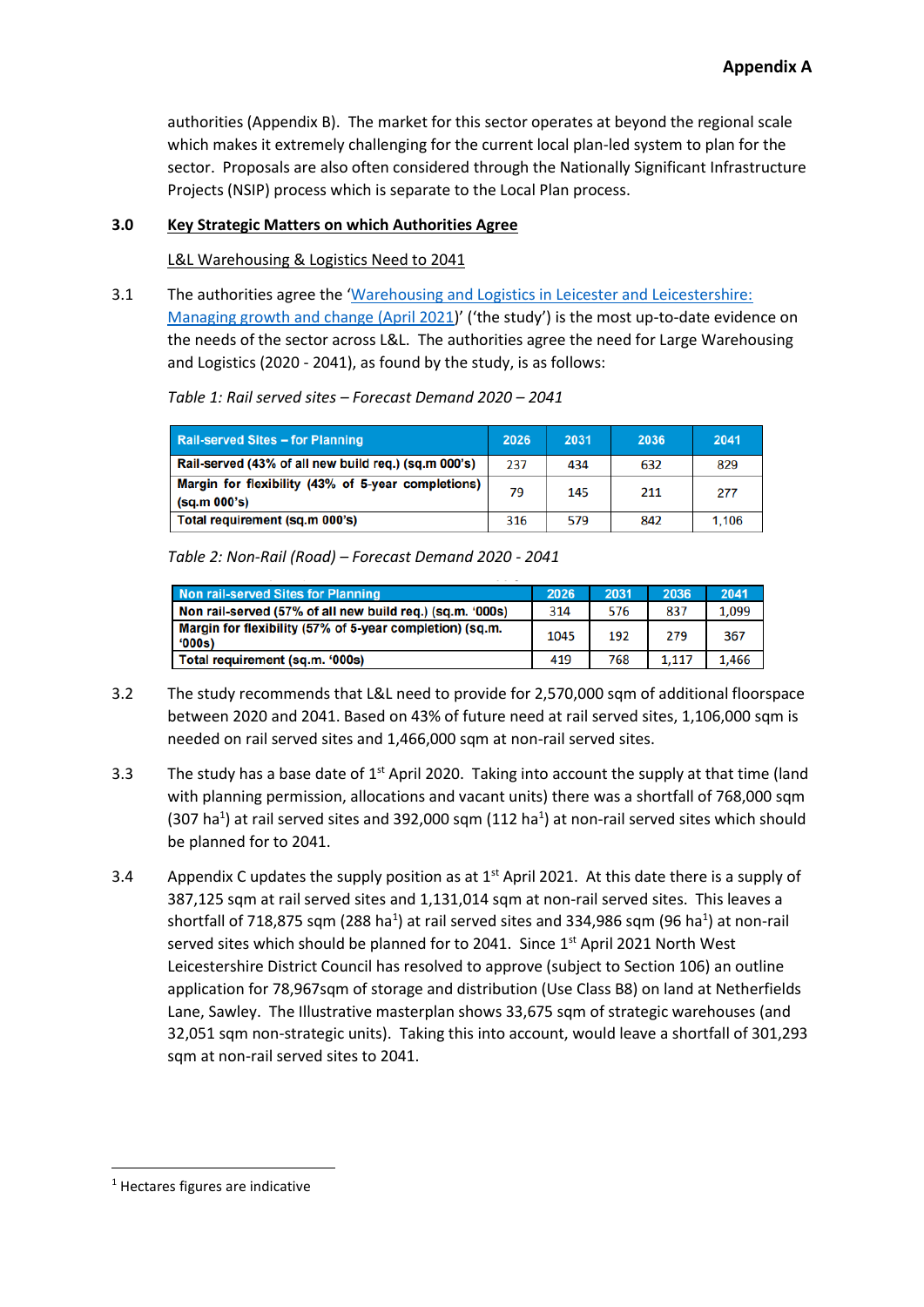3.5 The Authorities agree that the current supply of large warehousing and logistics is strong. For rail served sites a supply shortfall starts to emerge around the mid 2020s. For non-rail served sites a supply shortfall starts to emerge in the mid 2030s.

#### Rail Served Supply to 2041

- 3.6 Proposals have been put forward for a Hinckley National Rail Freight Interchange (NRFI). The site falls mainly within Blaby District however a proposed link road to the A46 would fall within Hinckley and Bosworth Borough. The NRFI is a large Strategic Rail Freight Interchange promoted by Tritax Symmetry adjacent to Junction 2 of the M69 and alongside the Leicester to Nuneaton main line. Covering around 226ha<sup>1</sup>, an integral intermodal terminal is proposed for the site serving around 650,000 to 850,000 square metres of large warehousing floor space.
- 3.7 The proposal is a Nationally Significant Infrastructure Project (NSIP) which means the Secretary of State is responsible for decision making, not the Local Planning Authority. The National Infrastructure Planning website indicates the proposal is at the pre-application stage of the process, with an application expected to be submitted to the Planning Inspectorate Q4 2021.
- 3.8 The authorities agree the outcome of the NSIP process cannot be pre-empted. It is therefore extremely challenging to plan for the rail served need until the outcome of the NSIP process is known. The authorities agree that if the Hinckley NRFI is approved by Government, it will effectively meet the remaining need for rail served sites in L&L (2020 – 2041) in terms of the square metres of floorspace required, provided that as a minimum it meets the definition of a rail freight interchange set out in current legislation. Some authorities have concerns about the ability of the current definition to ensure proposals deliver genuine rail-based operations on the ground.
- 3.9 This Statement does not infer support from any authority for the Hinckley NRFI proposal. Each authority will respond to the proposal, through the NSIP process as appropriate. The authorities will regularly review the progress of the Hinckley NRFI through the NSIP process and respond appropriately to ensure the rail served need is planned for.

#### Non-rail (Road) Supply to 2041

3.10 The authorities agree the supply in L&L is strong and an overall shortfall in non-rail (road) large warehousing and logistics floorspace is not forecast to emerge until the mid 2030s. Floorspace is distributed across several Areas of Opportunity. The authorities will collaborate to ensure the remaining 301,293 sqm is appropriately planned for.

#### Areas of Opportunity

3.11 The authorities agree the Areas of Opportunity (AoO) below represent the most likely general broad areas for new Large Warehousing and Logistics up to 2041. The authorities agree that the identification of the AoO was a high-level exercise where general broad areas are identified; the analysis does not consider, assess or recommend specific sites or consider other planning constraints (e.g. flooding, highway capacity) that would inform the allocation of sites in Local Plans or wider policy aspirations such as decarbonisation.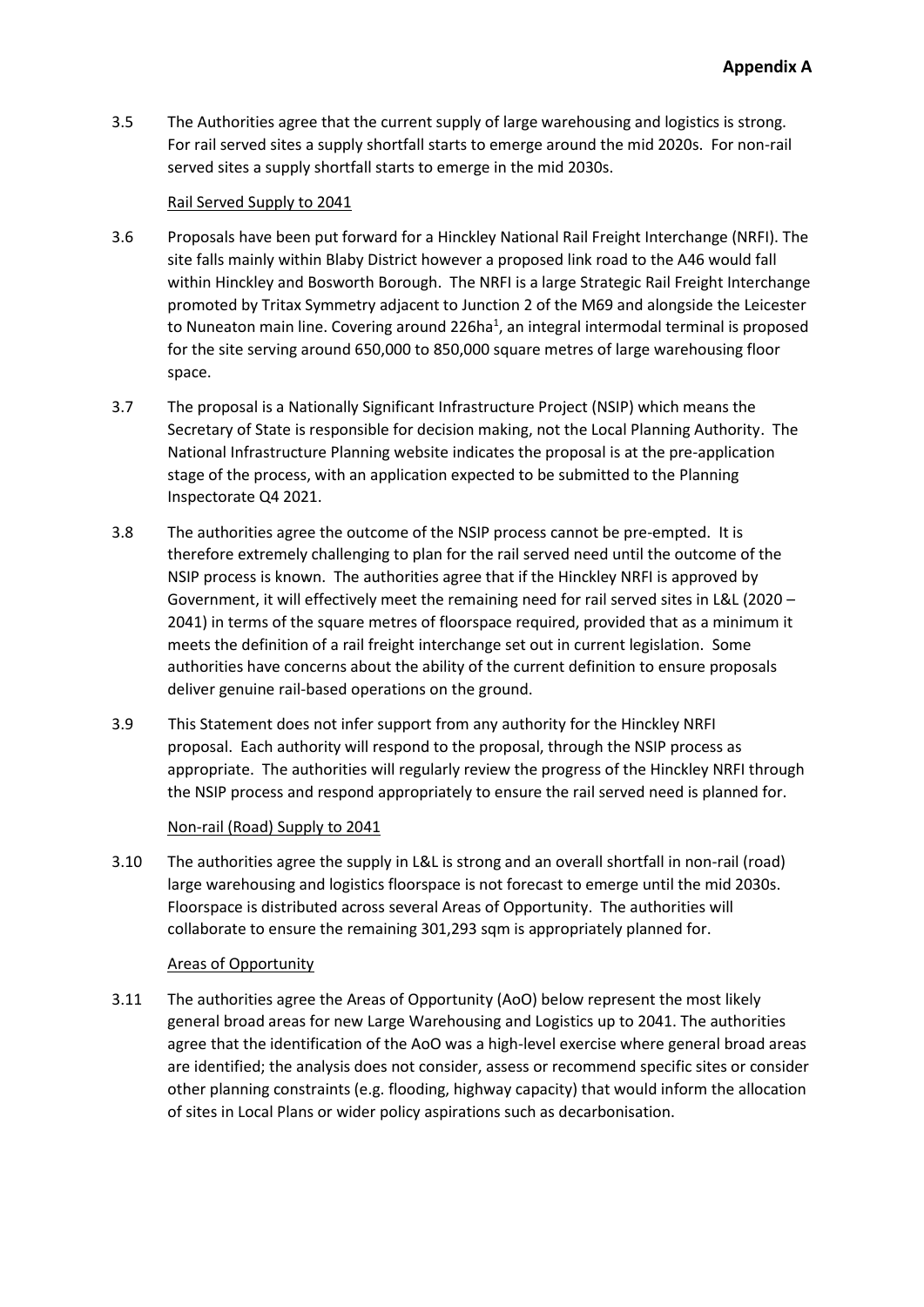

NB: Boundaries of key areas are not definitive and are shown for indicative purposes only

Next Steps - Planning for Future Needs to 2041

- 3.12 The authorities remain committed to cooperating on strategic cross boundary matters, including agreeing the distribution of large warehousing need. To do this the authorities will need to do the following (in no specific order):
	- Develop an appropriate system to monitor progress in site allocation, consents and delivery at the L&L level;
	- Develop a collective understanding of the geographical distribution and phasing of the current supply;
	- Develop a collective understanding of deliverable and developable sites for large warehousing, including through the commissioned Strategic Growth Options & Constraints Study (and other work as appropriate);
	- This will help inform an approach to meeting the L&L need which maintains an appropriate supply across the AoO, in terms of geography and trajectory, as recommended by the study.

#### Need from Neighbouring Areas

3.13 The authorities intend the need for 2,570,000 sqm of Large Warehousing and Logistics floorspace 2020 – 2041 will be met in L&L. The authorities are not aware of any unmet need from neighbouring areas for large warehousing and logistics floorspace that should be accommodated in L&L.

#### **4.0 Maintaining and Updating this Statement**

4.1 The authorities agree the Duty to Cooperate is an ongoing process. The process for updating and maintaining this statement will be managed through ongoing joint work between the authorities.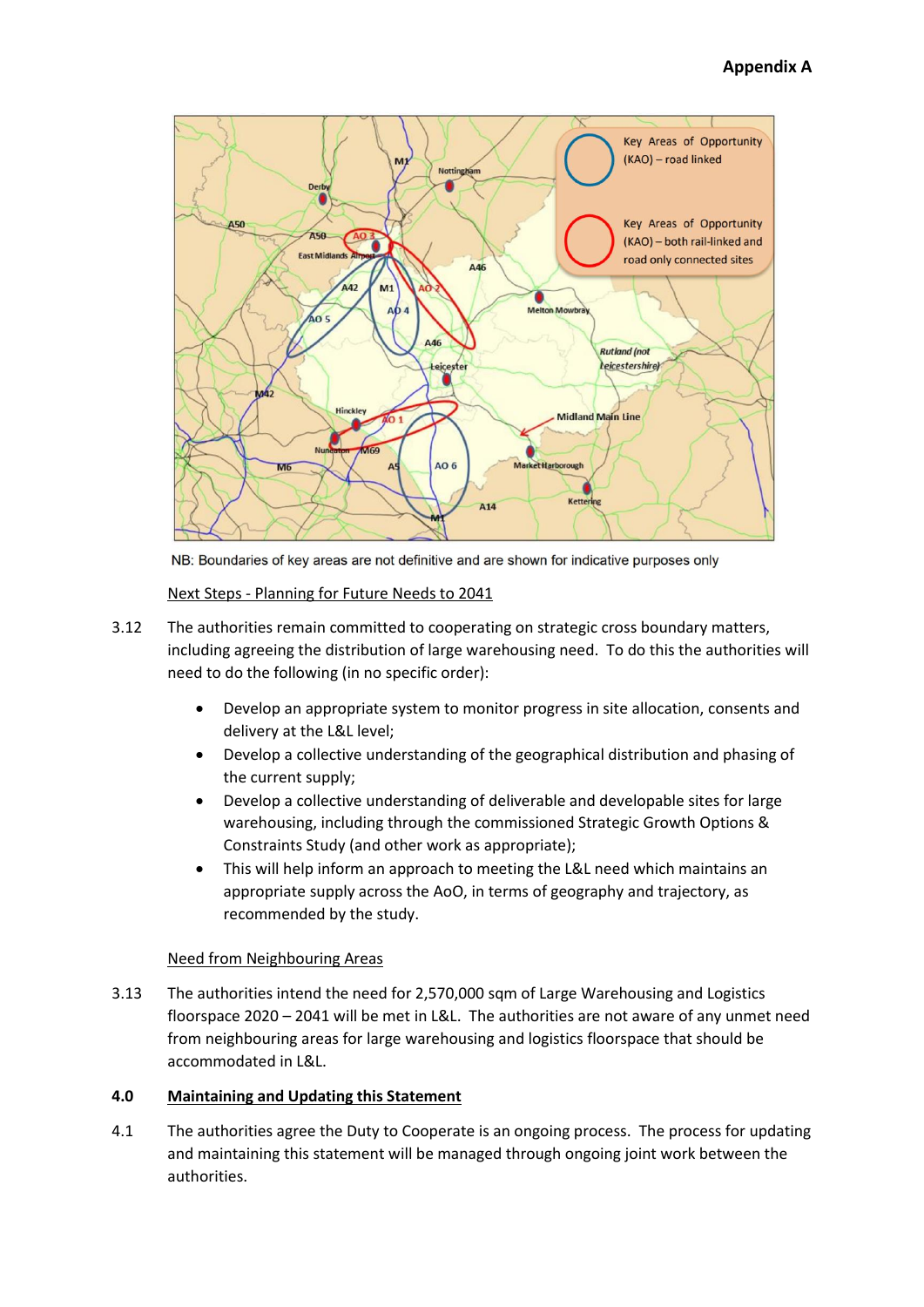

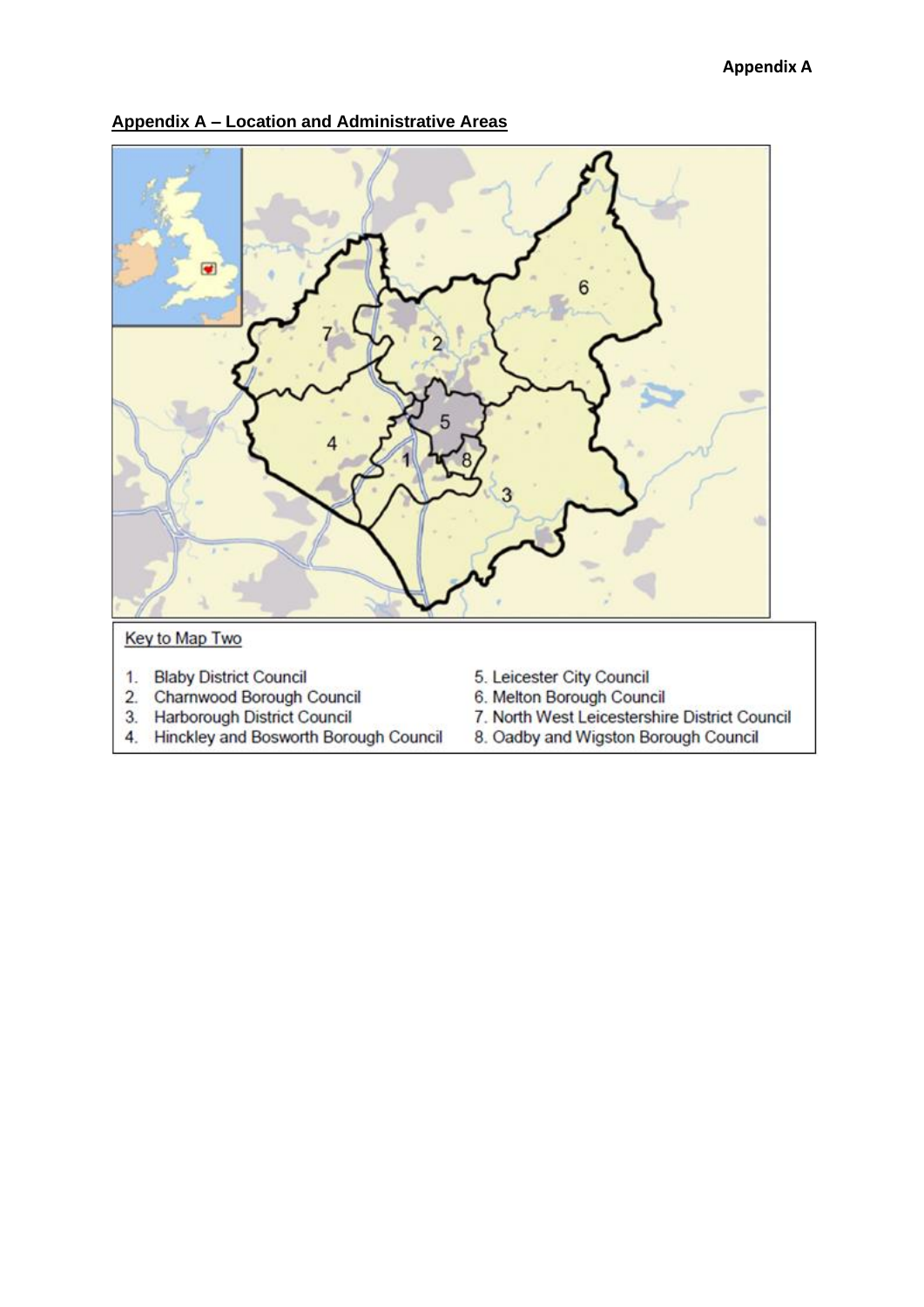

**Appendix B - Wider 'Golden Triangle' Study Area**